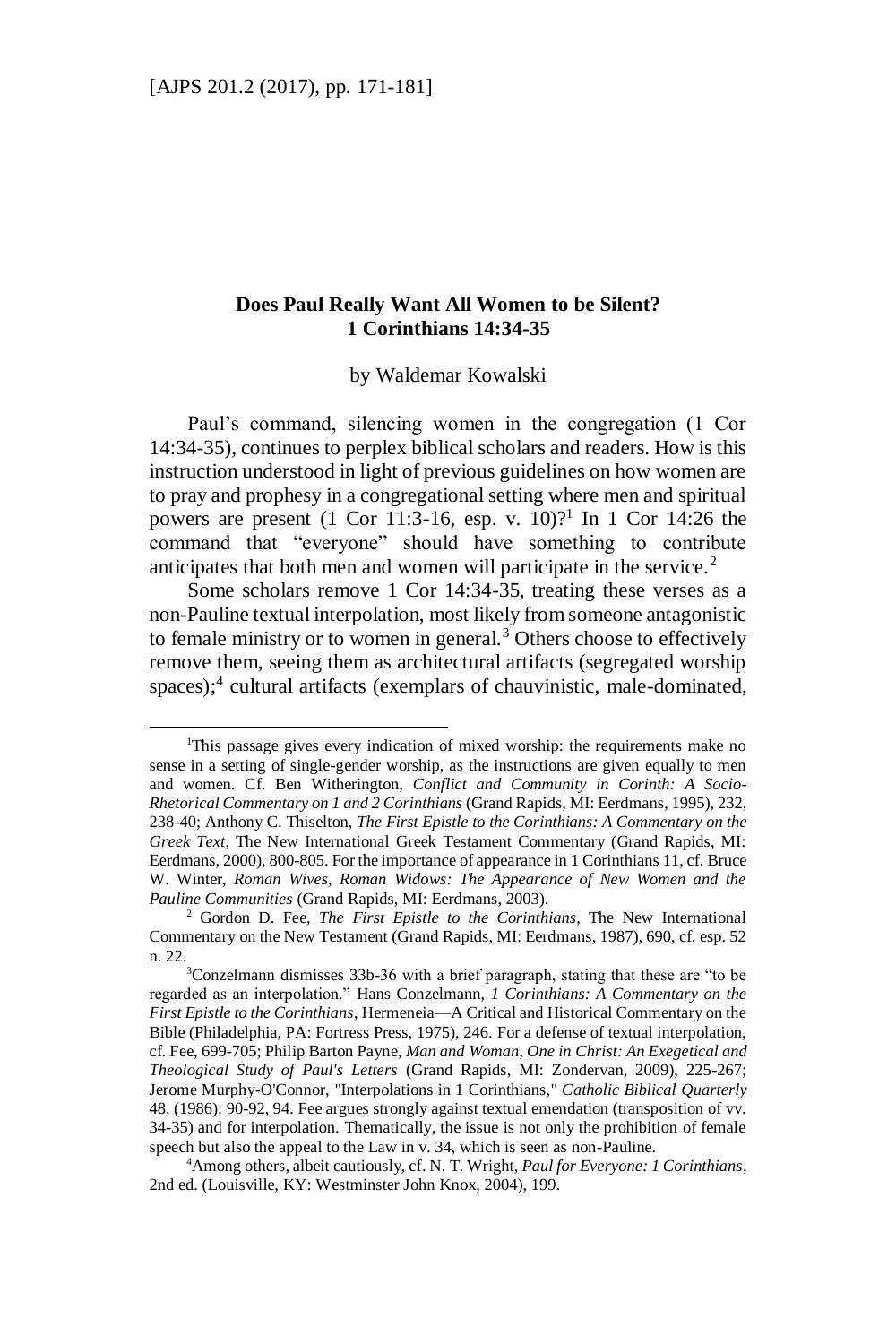or patriarchal cultures);<sup>5</sup> as a Pauline citation of Corinthian material with which he disagrees;<sup>6</sup> or intrusion of pagan practices in Christian worship.<sup>7</sup> Still others claim the right to what has been called "experiential" interpretation (also called a Pentecostal hermeneutic).<sup>8</sup> Those who have been given the Holy Spirit can re-interpret Scripture in new ways. If that interpretation "works" for them, then that reinterpretation is correct.

These views treat 1 Cor 14:34-35 as a problem to be removed. Do these approaches have merit? The idea of a Holy Spirit-given interpretation that contradicts what Scripture itself says is impossible (Gal 1:8-9). Disruptive pagan cultic practices and questions shouted out from a segregated seating area may have occurred as disorderly intrusions in Corinthian worship. But the text does not indicate this and such a suggestion does not have traction in current scholarship.<sup>9</sup> Contemporary culture differs from that of Paul's Corinth, but discarding a Pauline instruction on that basis is dangerous. What else may we discard because it does not please us? Beyond this "slippery slope," nothing in the text indicates that this was localized either geographically or temporally, and the stress on *"all the churches"* (v. 33) and the broader Christian community (vv. 36-38) argues to the contrary.<sup>10</sup> The notion that the Corinthian worshipers themselves were trying to curtail

<sup>5</sup>Cf. Elisabeth Schüssler Fiorenza, *In Memory of Her: A Feminist Theological Reconstruction of Christian Origins*, 10th anniversary ed. (New York, NY: Crossroad, 1994), 230-33. Schüssler Fiorenza argues that single women are permitted to pray and prophesy in public, but not married women.

<sup>6</sup>This assumes that v. 36 is a sarcastic rebuttal of vv. 34-35. For a defense of the rebuttal view, cf. Charles H. Talbert, *Reading Corinthians: A Literary and Theological Commentary on 1 and 2 Corinthians*, Reading the New Testament Series (New York, NY: Crossroad, 1987), 91-95.

<sup>7</sup>For the view that the problem was a disruptive and inappropriate intrusion of Greco-Roman cultic practices by female worshippers, cf. Anne B. Blampied, "Paul and Silence for 'the Women' in 1 Corinthians 14:34-35," *Studia Biblica et Theologica* 13, no. 2 (1983); Catherine Kroeger, "The Apostle Paul and the Greco-Roman Cults of Women," *Journal of the Evangelical Theological Society* 30, no. 1 (1987); Schüssler Fiorenza, 232. Cf. also Jon M. Isaak, "Hearing God's Word in Silence: A Canonical Approach to 1 Corinthians 14.34- 35," *Direction* 24, no. 2 (1995). Isaak offers a cultural excision, stating, "Today the Western church finds itself in a cultural location where it is not 'shameful for a woman to speak.' Since the argument in the text is based on this time-conditioned assumption, the restriction of women in ministry is not literally normative today." (61)

<sup>8</sup>This approach was taken in a sermon the writer heard as a member of the congregation. The individual promoting this view will not be named.

<sup>9</sup>Keener observes, "Distant seating of men and women would be difficult in a house church, and we currently lack evidence for gender segregation in early synagogues." Craig S. Keener, *1—2 Corinthians*, New Cambridge Bible Commentary (Cambridge, UK: Cambridge University Press, 2005), 118, n. 253.

<sup>&</sup>lt;sup>10</sup>Compare this, for instance, to the "present crisis" language in 1 Cor 7:26, which might allow Paul's instruction here to pertain to the Corinthian congregation at this time without setting a universal principle in place.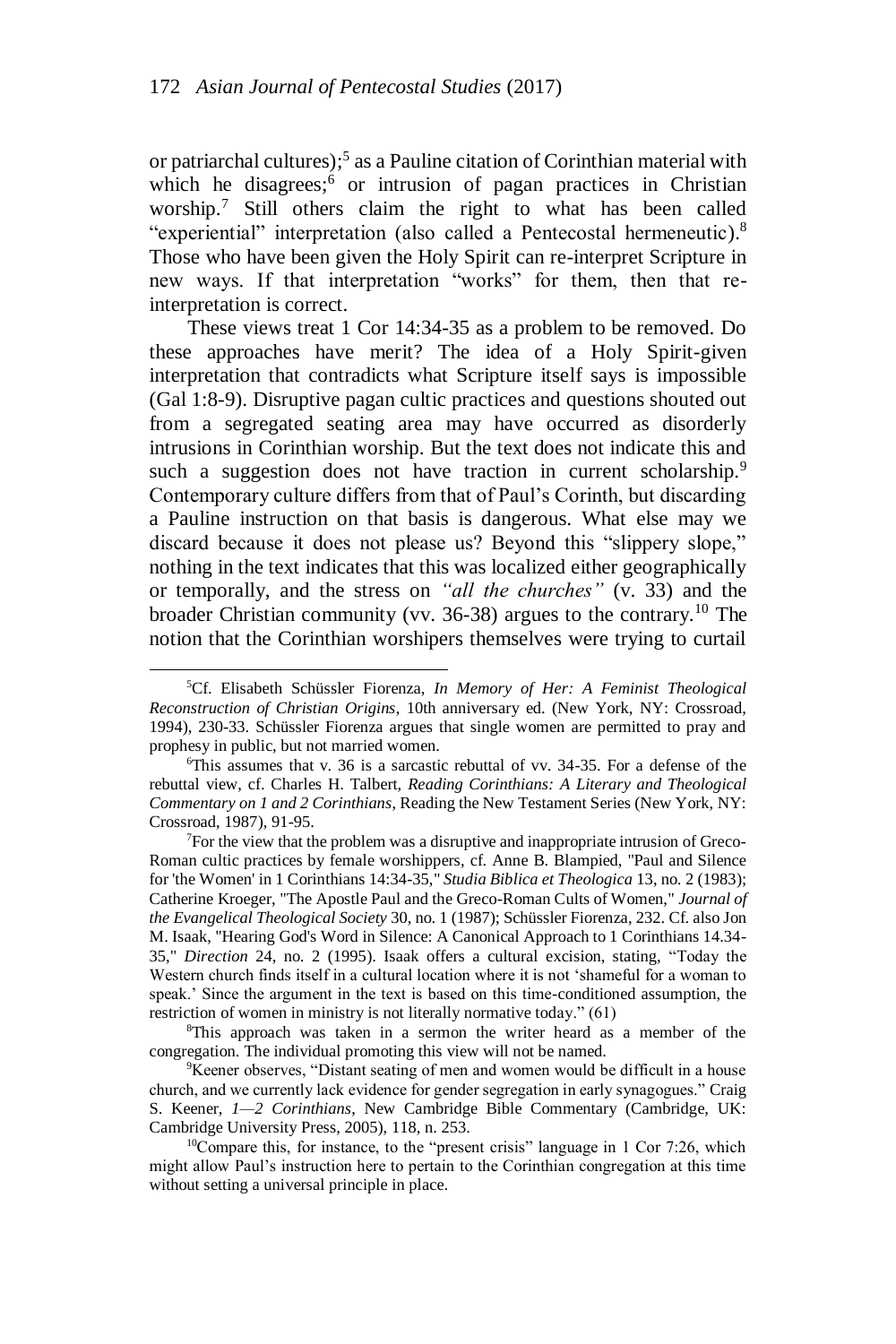female involvement in worship and that Paul is countering them is dubious. This chapter is about Paul curbing rather than encouraging Corinthian disorder.<sup>11</sup>

An interpolation argument seems the best contender to remove this troublesome instruction. Rather than refuting the interpolation theory, this paper argues that the verses are not a textual or thematic intrusion.<sup>12</sup> Vv. 34-35 continue Paul's instruction on appropriate demeanor and practice in a charismatic worship service. This work re-examines these passages to see whether the "obvious" meaning of the text, at least in the common English translations, is also the correct meaning of the text.

One reason for the readers' confusion is that the bulk of 1 Corinthians, starting with 7:1, is Paul's response to a letter received from the Corinthian church, apparently requesting his input (1 Cor 7:1).<sup>13</sup> Unfortunately, the modern reader has the answer but is missing the question or problem. The Bible scholar/reader is like a detective, deducing certain contexts and situations. This is like finding someone lying unconscious on a sidewalk, clutching an open and empty bottle of aspirin. What health situation led to their condition? The need for aspirin seems clear; the problem or disease is not. This could be heart disease, a debilitating migraine, an overdose, extreme physical pain, or a number of other conditions.<sup>14</sup> A correct diagnosis affects the proper treatment of the unconscious person. Similarly, the reader of these passages knows that there is an issue, and reads Paul's prescription, but has difficulty in establishing the cause of the problem.

Solving this puzzle requires a reconstruction of the original situation. 1 Corinthians 14 addresses orderliness in congregational worship. The whole chapter is dedicated to correct various disorders in charismatic congregational practice, including instructions on women's involvement in specific elements of congregational practice and worship in vv. 34-35.

Before reading our target verses, we need to observe that many approaches to vv. 34-35 violate one of the cardinal rules of exegesis that of observing the context. When these two verses are viewed as an anomaly, separate from their context and the whole of the letter, it is easy

<sup>11</sup>Cf. David E. Garland, *1 Corinthians*, Baker Exegetical Commentary on the New Testament (Grand Rapids, MI: Baker Academic, 2003), 667; Thiselton, 1151-52; Craig Blomberg, *1 Corinthians*, The NIV Application Commentary (Grand Rapids, MI: Zondervan, 1994), 279-80.

<sup>&</sup>lt;sup>12</sup>Cf. also Witherington, 288; Thiselton, 1147-50.

<sup>13</sup>"Περὶ δὲ ὧν ἐγράψατε..." This introductory "περὶ δὲ" will recur in 7:25, 37; 8:1; 12:1; and 16:1. Cf. Fee, 266-67. Fee sees this not as "a friendly exchange, in which the new believers in Corinth are asking spiritual advice" but rather "taking exception to his position [in the Previous Letter] on point after point."

<sup>&</sup>lt;sup>14</sup>The use of crushed aspirin as an externally applied solution for dandruff is not likely to imply that a really large flake of dandruff hit and knocked out this mysterious patient.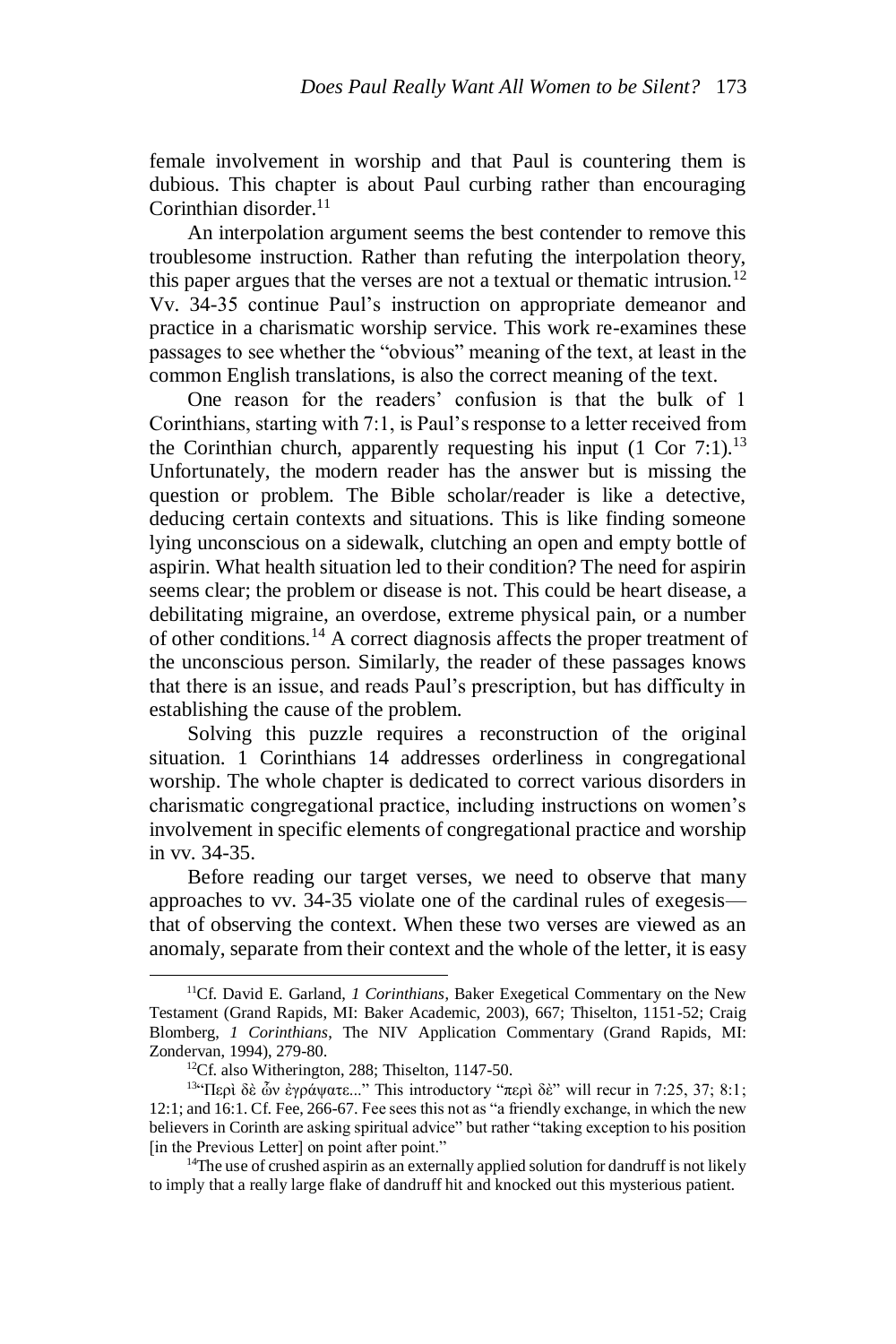to end up with an incorrect interpretation. We shall see that these verses are not about women per se, but are a part of Paul's instruction on proper congregational worship.

Some issues arise with a number of English translations. The 1984 New International Version (NIV) splits v. 33 in the middle, making the universal rule silence for women.<sup>15</sup> The NASB, KJV, and others treat the verse as a unit: the universal rule is that God is a God of peace rather than confusion (the topic of the whole chapter). There are good reasons for preferring the punctuation of the KJV, NASB, and others. First, it makes more sense that peace is the universal rule, observed in all the churches. Second, the repetition of ἐκκλησίαις in vv. 33 and 34 is awkward. A third reason relates to the interpolation theories and textual variants. In some Greek manuscripts, vv. 34 and 35 appear at the end of the chapter rather than after v. 33 (one reason why some scholars consider this text added later by a scribe). If vv. 34-35 are essentially "portable," then one cannot simply tack the latter part of v. 33 onto v. 34. The newer edition of the NIV (2011) rectifies this and renders v. 33 as one logical unit.<sup>16</sup>

Several corrections to the English text are necessary. First, v. 33 proclaims that God is a God of peace and not disorder. This is to prevail in all congregations, including in Corinth. Second, the immediate context (1 Cor 14:27-36) gives good reason to question whether Paul's command is indeed an intrusion. It is noteworthy that three groups are told to be silent under a specific circumstance. The writer employs a single Greek verb with identical inflection for all three (σιγάω), varying only in that the third group is plural and the first two are singular.

First, speakers in tongues are limited to two or at the most three, and are to be silent if there is no interpreter present (1 Cor 14:27-28). Next, prophets are limited to two or three while the others judge. If a prophecy (or possibly a judgment of prophecy) is given to someone seated, the one currently prophesying is to be silent. Presumably, the prophecy being delivered has been judged and found wanting  $(1 \text{ Cor } 14:29-30).$ <sup>17</sup> The

<sup>&</sup>lt;sup>15</sup>The NIV (1984 edition) has been the default pew Bible in many North American non-KJV evangelical churches and thus has a significant effect on what is "read in the pew." A number of the other common pew Bibles, such as the ASV, CEB, CEV, ESV, GNT, HCSB, NCV, NET, NRSV, and RSV, similarly place a full stop in the middle of v. 33.

<sup>16</sup>Common English Bibles that render v. 33 as one sentence include the Darby, Douay-Rheims, J.B. Phillips, KJV and its modern variants, NASB, NIV (2011), NLT, TNIV, and YLT.

<sup>&</sup>lt;sup>17</sup>With the prophets, it may well be that there were to be no more than two or three prophecies before discerning or judging ensued, with more prophecies then permitted after such judging, given the references to all prophesying (vv. 26, 31). Cf. Fee, 693.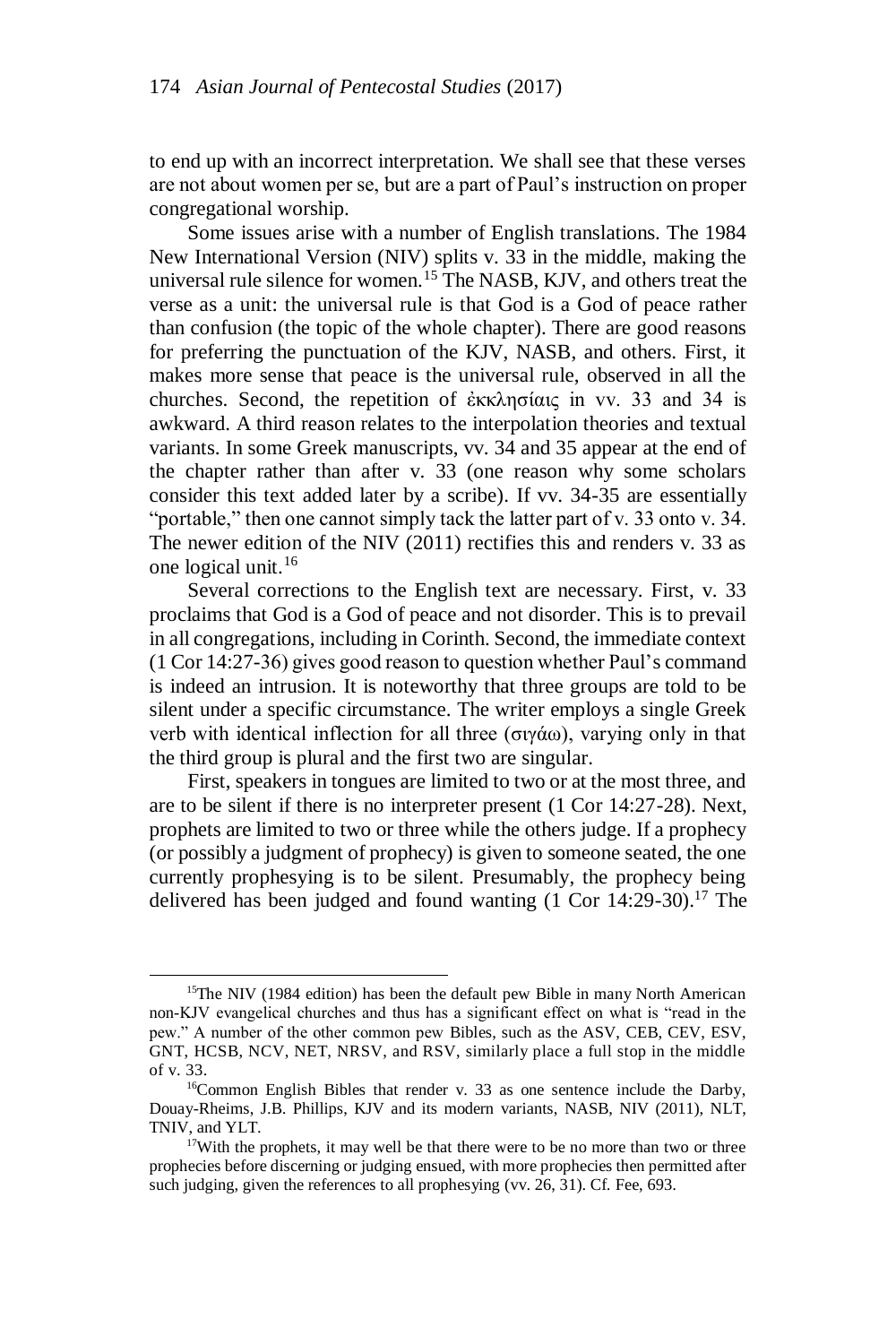third group is *"the women"* of 1 Cor 14:34-35, who likewise are to be silent, with Paul employing the same Greek root word.<sup>18</sup>

The NIV and some other modern English translations render the same Greek verb three different ways: *"should keep quiet"* (v. 28), *"should stop"* (v. 30), and *"should remain silent"* (v. 34).<sup>19</sup> This variation in rendering obscures the fact that a similar instruction—indeed an identical command—is given to three groups. This change in translation effectively brings about the logical separation of *"the women"* from the other charismatics being addressed. Correctly understanding this directive requires the reader to recognize and restore the correlation of three groups with three parallel instructions.<sup>20</sup>

A further piece of the puzzle is the specific identity of "*the women*." While "women" can be an appropriate translation for the plural form of γυνή, these particular women have husbands. They are to interact with their own husbands (τοὺς ἰδίους ἄνδρας). Therefore, in this context these women are specifically wives.<sup>21</sup>

All three groups are enjoined to silence rather than speech in a particular situation. Speech itself is not generally being forbidden. In fact, the first two groups are first instructed to speak, and secondarily told to limit that speech under certain conditions. The wives are not

<sup>&</sup>lt;sup>18</sup>The value of more literal translations such as the NASB, ESV, and even the KJV can be seen here, as one English word, "silent," is consistently used to render the one Greek term. The NIV obscures this from the reader, using "keep quiet," "should stop," and "remain silent" for the one word. It is unfortunate that the English reader has had this parallel usage hidden from him or her, and the NIV does the modern reader a significant disfavor here.

<sup>&</sup>lt;sup>19</sup>Translations that render the three uses of σιγάω with substantially different English words include the CEV, Douay-Rheims, GNT, J.B. Phillips, KJV (but not NKJV), NCV, NET, NIV (all variants), and NLT. Translations that employ essentially identical English words include the AV ("keep silence"), CEB ("keep/be silent"), Darby ("be silent"), ESV ("keep/be silent"), HCSB ("keep/be silent"), NASB ("be silent"), NKJV ("keep silent/silence"), NRSV ("be silent"), RSV ("keep silence/be silent"), and YLT ("be silent").

<sup>&</sup>lt;sup>20</sup>Miller states that "this triplet is clearly a structuring device"  $(67)$  and that a result of the inconsistent translation is that "the reader of the NIV will likely infer that Paul offers mild and specific guidance to those who speak in tongues and prophesy but gives stern and sweeping directives to women." (68) Cf. J. David Miller, "Translating Paul's Words About Women," *Stone-Campbell Journal* 2009, no. Spring (2009).

<sup>&</sup>lt;sup>21</sup>Spurgeon argues that "Paul seems not to have differentiated between 'wives' and 'women' in this passage as he did elsewhere [citing numerous examples in 1 Cor 7]. Most likely Paul was addressing *all* women, and the phrase τοὺς ἰδίους ἄνδρας (lit., 'their own men') in 14:35 means their husbands, fathers, or brothers." Spurgeon fails to prove that Paul has changed his usage between Ch. 7 and Ch. 14, and even if the reference is to male heads of households, the principle established would still stand. Spurgeon cites Witherington to support his contention, but Witherington, while noting lack of certainty, states "But probably 'husband' is what is meant." Cf. Andrew B. Spurgeon, "Pauline Commands and Women in 1 Corinthians 14," *Bibliotheca Sacra* 168, no. July-September (2011): 321-22; Witherington, 287 n. 43.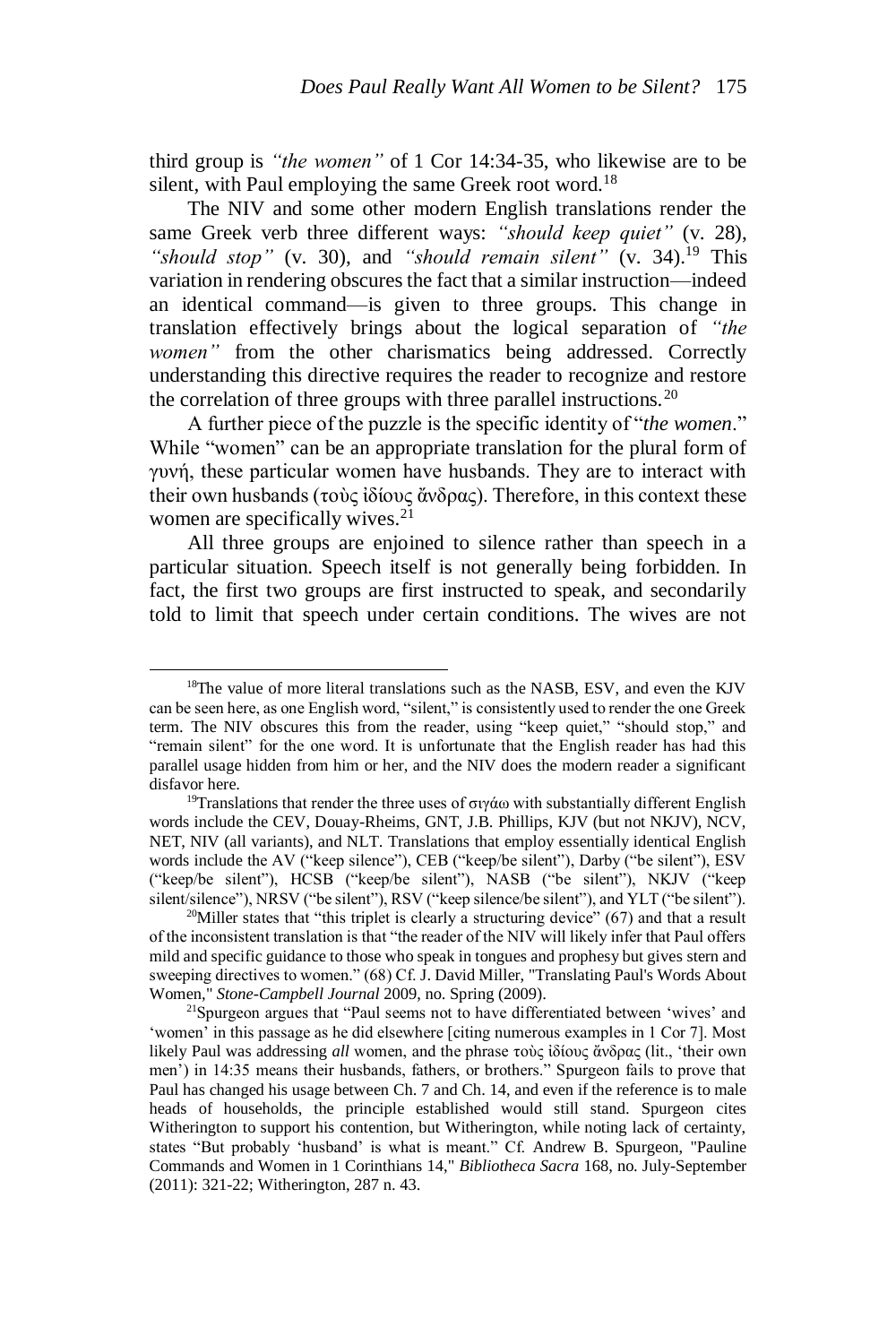instructed to speak, but are told to be silent, using the same word (σιγάω, here in the plural form) used for the tongues-speakers and prophets.

Some scholars, especially those who interpret these as "women" rather than "wives," suggest that women are chattering or being disruptive, perhaps because of a segregated worship facility. Others see this as a case of Christian women mimicking pagan female worship activity, which could be quite profane and disruptive. These suggestions are not likely correct, as the word used for speaking in v. 34 is used of edifying speech earlier in the chapter.<sup>22</sup> In fact, the parallel groups also speak (λαλέω): vv. 27 and 29. Besides, this does not resolve the issue in this chapter of an apparent abrupt change of topic on order in charismatic worship.

Why might this command be limited to the wives? Why are they to ask their husbands in private? Perhaps we can deduce the issue from another clue: the verb translated as "ask" (ἐπερωτάω, *eperōtaō*).<sup>23</sup> In nearly all of the 56 times it appears in the New Testament (NT), the context is one of interrogation, often in a quasi- or genuinely judicial  $context.^{24}$  It is used when Christ is being tested by the religious authorities, and also during his trial appearances. The NIV and ESV usually translate this as "ask" (45 times NIV, 54 times ESV), while the NASB uses "question" 30 times and "ask" 26 times, regardless if the context is interrogation or a simple request for neutral information. Likely, the problem here is not simply asking a question, but rather the public judgment/interrogation by a wife of her husband. That would indeed be offensive and need to be limited.<sup>25</sup>

 $\overline{a}$ 

- b. of a judge's questioning (interrogation) in making an investigation;
- c. with regard to questioning deities;
- 2. to make a request, ask for.

<sup>24</sup>The fifty-six usages are Matt. 12:10; 16:1; 17:10; 22:23, 35, 41, 46; 27:11; Mark 5:9; 7:5, 17; 8:23, 27, 29; 9:11, 16, 21, 28, 32, 33; 10:2, 10, 17; 11:29; 12:18, 28, 34; 13:3; 14:60, 61; 15:2, 4, 44; Luke 2:46; 3:10, 14; 6:9; 8:9, 30; 9:18; 17:20; 18:18, 40; 20:21, 27, 40; 21:7; 22:64; 23:6, 9; John 9:23; 18:7; Acts 5:27; 23:34; Rom 10:20; 1 Cor 14:35. As can be seen, the majority of these are in the gospels. Many of these are confrontational queries made of Jesus.

<sup>25</sup>Cf. Wright, 199-200; Thiselton; George T. Montague, *First Corinthians*, Catholic Commentary on Sacred Scripture (Grand Rapids, MI: Baker Academic, 2011), 256; Blomberg, 282. Contra this, cf. James Greenbury, "1 Corinthians 14:34-35: Evaluation of Prophecy Revisited," *Journal of the Evangelical Theological Society* 51, no. 4 (2008). Greenbury argues that this interpretation (the weighing of prophecies) would not have occurred to him, and asks, "Would it have occurred to the Corinthians themselves?" (731) Greenbury ignores the fact that Paul's instruction here is in response to questions they

<sup>22</sup> Cf. vv. 3, 6, 9, 19. Cf. also Marion L. Soards, *1 Corinthians*, New International Biblical Commentary (Peabody, MA: Hendrickson, 1999), 306.

<sup>&</sup>lt;sup>23</sup>BDAG offers the following meanings:

<sup>1.</sup> to put a question to, ask

a. generally (1 Cor 14:35 is cited as being in this category of meaning) ;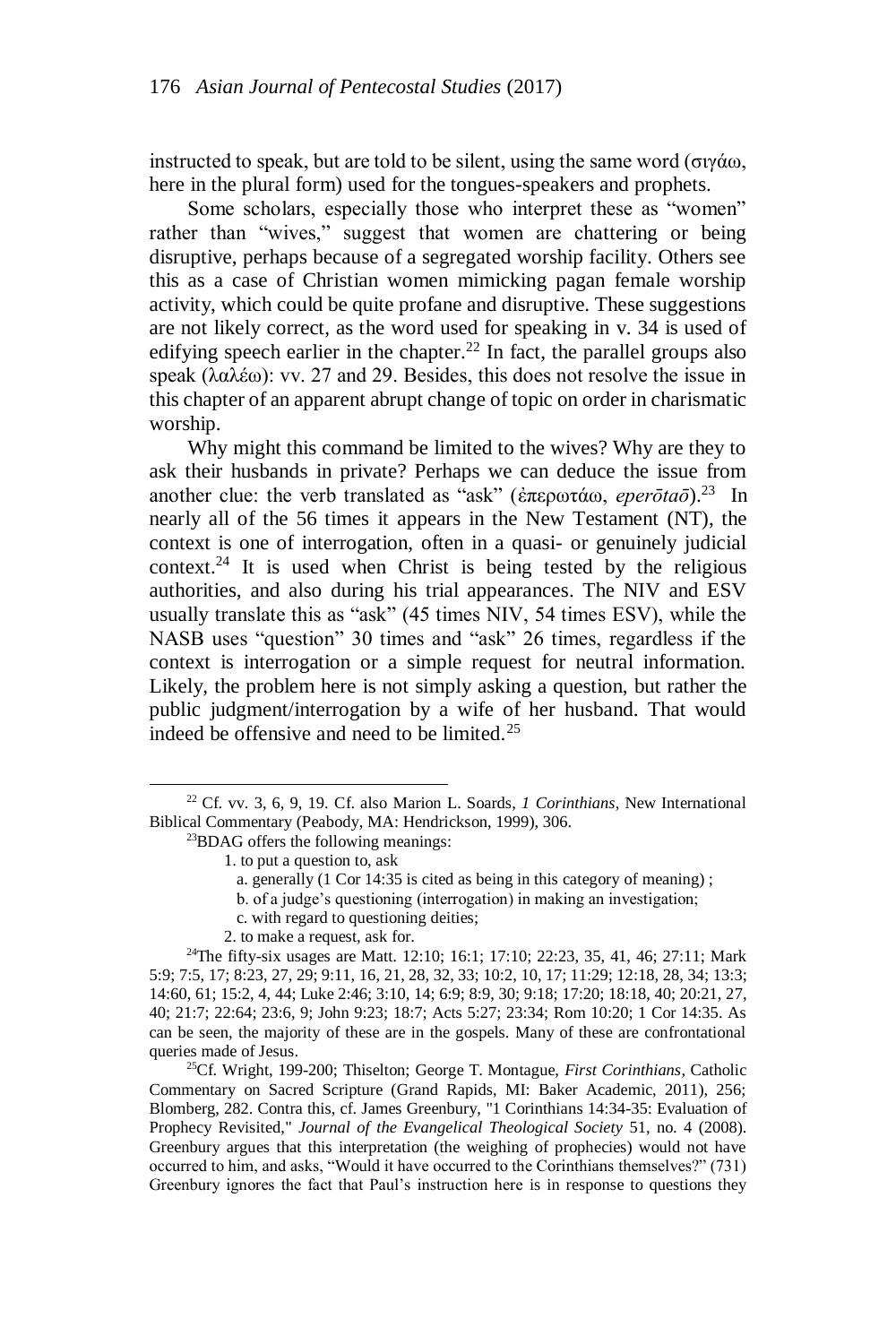There are some reasonable objections to the parallelism argument as well as issues with the terms employed in vv. 34-35. One objection is that the first two groups are given numeric limitation—two or at most three—while this is not present with the third group, the wives. However, the specific action being undertaken is the judgment (διακρίνω) of prophecy, which has been commanded of the entire congregation, or at least the other prophets  $(v. 29)^{26}$  The prophets, at the very least, are expected to weigh what had been said, which would explain how a prophecy might be cut short (v. 30).<sup>27</sup> While the number of delivered prophecies was being limited, there is no such limitation on the succeeding judgments. Hence there is no limitation on the permission of women to judge prophecy: just not that of one's spouse. Beyond that, there is an obvious numeric limitation for the third group. It is a reasonable assumption that each husband would have only one wife (although this does not limit the number of overall judgments by others). Thus, the number of prophecies judged by prophets' wives is limited to the number of prophecies given.

A second objection to the parallelism argument is that the first two groups are expected to speak, except under certain circumstances. The English rendering seems to enjoin complete silence of *"the women."* This is not actually the case, since women are previously identified as prophets (1 Cor 11:5) and instructed that prophets (or the entire congregation) are to judge prophecies (1 Cor 14:29). The charismatic wives are then a third category of those generally permitted to speak. Along with tongues-speakers and prophets, they are to limit that speech under specific circumstances. A separate instruction to speak, except under specific circumstances, is thus not needed.

Another objection is the use of ἐὰν δὲ (*ean de*) in vv. 28, 30, apparently missing in vv.  $34-35.^{28}$  This translates as "and if" and expresses a conditional instruction: "should it be the case that . . ." In v. 35 Paul uses εἰ δέ (*ei de*) instead, which is somewhat more definite: "but if . . ." This minor difference fits the situation well and is consistent with the previously mentioned distinctions. In the case of "the women," it is

themselves have raised, so the modern reader can be pretty sure that the Corinthians knew what Paul was referring to.

 $26$ Fee, Thiselton, and others argue for this as a reference to the entire congregation rather than just the prophets. (Cf. Fee, 694; Thiselton, 1140.) Either way, women would be present as part of the group judging.

 $27$ Charismatic praxis in the Pauline communities seems to have been rather more vigorous and interactive than is common today, given the need to establish the existence of an interpretation/interpreter for tongues (vv. 5, 13, 28) and the expectation of weighing or judgment of prophecy (v. 29).

<sup>&</sup>lt;sup>28</sup>I am indebted to Prof. Takamitsu Muraoka for pointing this out during discussion following Session Three of the William Menzies Lectureship Series at Asia Pacific Theological Seminary, Baguio, Philippines (Feb 1, 2017).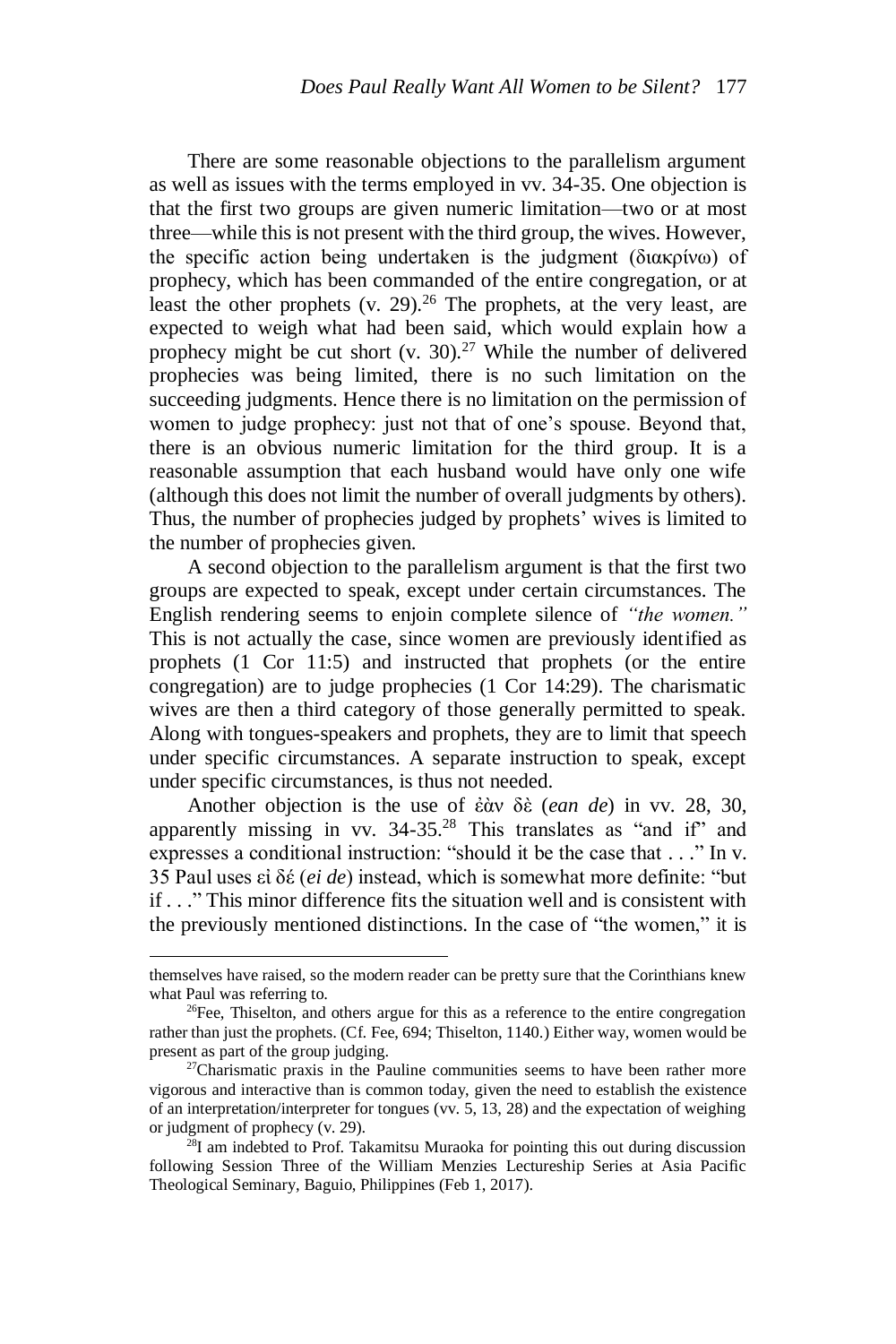all wives *as wives* who are instructed to abstain from public, congregational speech, "interrogating" their husbands in private.<sup>29</sup>

What about the statement that it is "disgraceful" for a woman/wife to speak in church (v. 35)? The word translated "disgraceful" (αἰσχρός, *aischros*) is used in 1 Cor 11:6, where *"it is a disgrace for a woman to have her hair cut or shaved off."* Both passages refer to things that are considered shameful in the culture of the time. The context for 1 Cor 11:6 women speaking in the congregation, disgraced not in the act of speaking but in inappropriate demeanor (an uncovered head). The disgrace of 1 Cor 14:35 would also logically be related to inappropriate actions or demeanor (interrogating one's husband in public), not the act of speaking in itself.<sup>30</sup> The repeated use of disgrace (αισχρός) here in 14:34-35, echoing 11:5-6, reinforces that the activity in question has to do with charismatic worship, specifically prophecy.

Other terms connect vv. 34-35 to the overall charismatic instruction in 1 Cor. For instance, v. 31 gives *"be instructed"* (NIV) (lemma μανθάνω, *manthanō*, present subjunctive) or *"to learn"* (ESV) as one of the functions of prophecy. V. 35 states that if the wives *"want to inquire"* (NIV) (lemma μανθάνω, aorist active infinitive with the present active indicative) or *"desire to learn"* (ESV) about something, they are to do so at home. The ESV does a better job than does the NIV of letting the reader know that vv. 31 and 35 are connected by the use of the same verb. "to learn."<sup>31</sup>

The precise instruction or learning in both instances is undefined. In 1 Cor 4:6 what is learned is a corrective, and this may be the case in 1 Cor 14:31 and v. 35. Paul uses a similar construction (θέλω μαθεῖν, *thelō mathein* – present active indicative with the aorist active infinitive) in Gal 3:2, where he is pressing the Galatians. He *"would like to learn just one thing"* from them: *"Did you receive the Spirit by observing the law, or by believing what you heard? Are you so foolish? After beginning with the Spirit, are you now trying to attain your goal by human effort?"* The "learning" in Gal 3:2 is clearly not a simple request for information but is presented with a more interrogatory intention. This matches the context of judging prophecy found in 1 Cor 14:29ff.

What about the instruction that the wives are to be *"in submission"* (ὑποτάσσω, *hupotassō*, present passive imperative) in v. 34? In v. 32,

<sup>&</sup>lt;sup>29</sup>This is another parallel, in that the tongues speakers of v. 27 are not commanded to be absolutely silent, but rather silent in the congregation, speaking between themselves and God. Likewise, these wives who desire to judge their husband's prophecy are not enjoined to absolute silence, but rather appropriate silence for the public context.

 $30$ Fee disagrees. "Again, as with the rule and prohibition in v. 34, the statement is unqualified: It is shameful for a woman to speak in church, not simply to speak in a certain way." Fee, 708.

 $31$ This verb will appear also in 1 Tim 2:11.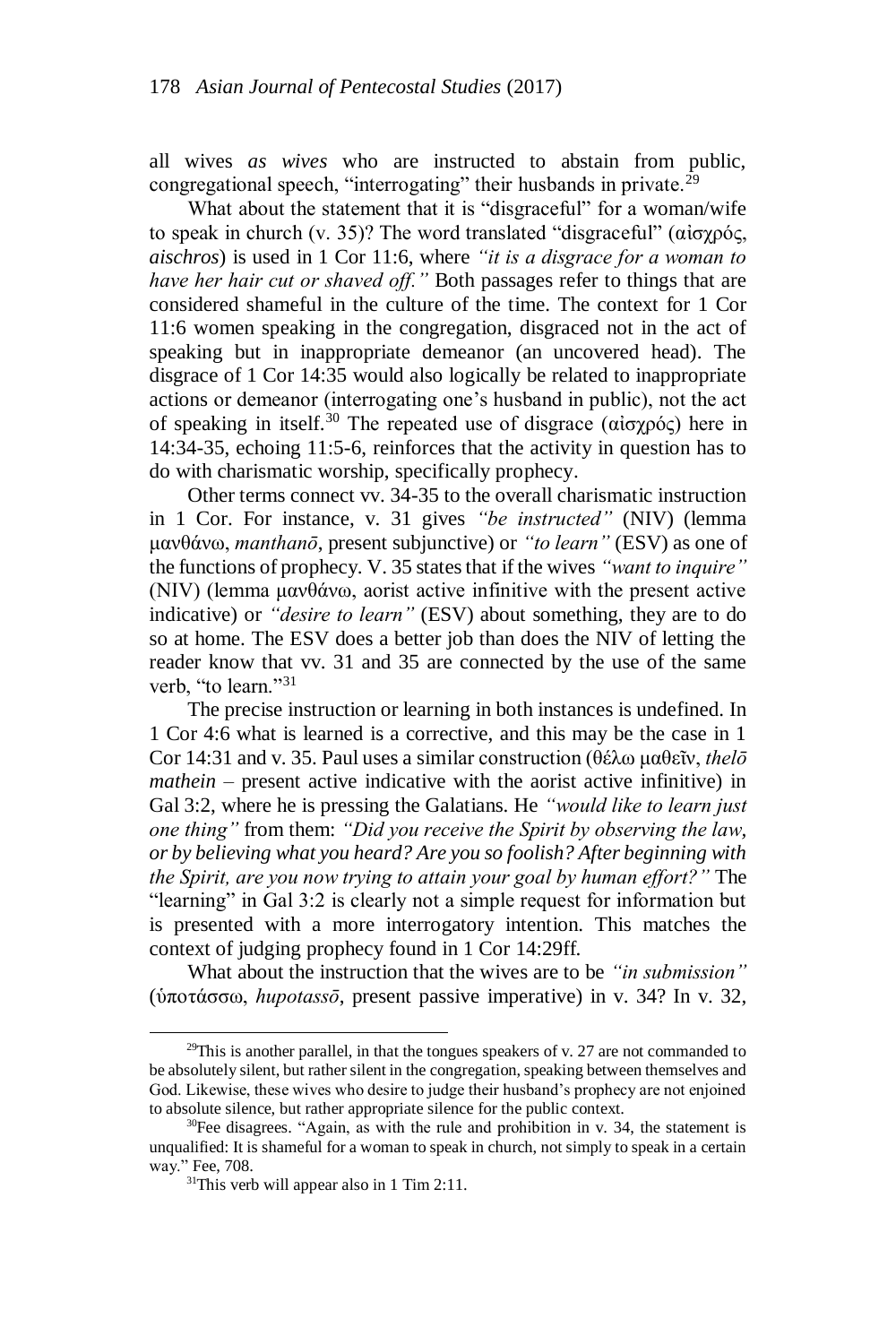Paul has observed that the spirits of prophets are *"subject to the control"* of those prophets (NIV) (ὑποτάσσω, present passive indicative). Again, a number of English translations imply a sweeping instruction to the wives, compared to a benign observation regarding the prophets. The NASB renders the word more consistently: *"are subject to"* (v. 32) and *"are to subject themselves"* (v. 34). Both prophets and wives are to be under control: Paul observes that the prophets can control their use of their gift and similarly instructs the wives to control their speech. The wives are instructed to *"be subject,"* albeit without specification of to whom they are subject or by whom they are subjected. Thiselton suggests, "In v. 32 the verb is used in the middle voice to denote *selfcontrol*, or **controlled speech.**" <sup>32</sup> Why should the use of the verb in v. 34 not also be understood as in the middle voice, so that in fact the wives are to be self-controlled or exercise controlled speech?<sup>33</sup> Most other Pauline uses of ὑποτάσσω are transitive and it is specified to whom or what the subject is submitting. The pattern in 1 Cor 14:34 viz. v.32 has similarity to Rom 13:5 viz. v.1. In Rom 13:1, the imperative of ὑποτάσσω, used in transitive form, commands submission to the ruling authorities, followed by intransitive use of the passive infinitive of ὑποτάσσω in v.5. Here the NIV supplies words not found in the original: *"to the authorities,"* referring back to v.1 for the implied object or reference. I suggest that the intransitive use of ὑποτάσσω in 1 Cor 14:34 should likewise be directed back to v.32. In this case, the wives who are prophets are to be in a state of self-control.

What about the reference to the Law in v. 34? Paul refers to the law six times in 1 Corinthians and a number of these are indeterminate.<sup>34</sup> The use of "law" (νόμος) in v. 34 is not a reference to an identified prohibition in the  $OT<sub>35</sub>$  nor can it be effectively argued as deriving from later rabbinic Judaism or Josephus. Although Paul does not appeal to

<sup>32</sup>Thiselton, 1153. Emphasis in the original.

<sup>33</sup>BDAG does not list the middle voice as an option for ὑποτάσσω, but does distinguish between "become subject" and "subject oneself" for the passive voice. It would seem that "subject oneself" has a clear middle sense.

 $34$ Of these, two references are an appeal to the Law of Moses (1 Cor 9:8, 9), one is a reference to an undefined law but likely the systems of Judaism (1 Cor 9:20), one is a general reference to the Old Testament (1 Cor 14:21), one is the observation that "the power of sin is the law" (1 Cor 15:56), and finally there is 1 Cor 14:34, which refers to another indeterminate law.

<sup>&</sup>lt;sup>35</sup>Cf. L. Ann Jervis, "1 Corinthians 14.34-35: A Reconsideration of Paul's Limitation of the Free Speech of Some Corinthian Women," *Journal for the Study of the New Testament* 58, no. June (1995): 56-58. Jervis argues that this reference to the law functions similarly to 1 Cor 7:19, where "Paul appeals to 'the commandments of God' in a similarly abstract way and for the purpose of persuasion." The idea that this to be identified with Gen 3:16 "is a sensible choice only with an a priori understanding that the agenda of 1 Cor. 14.34-35 concerns the promotion of gender hierarchy. The circular nature of the argument is clear." (p. 58)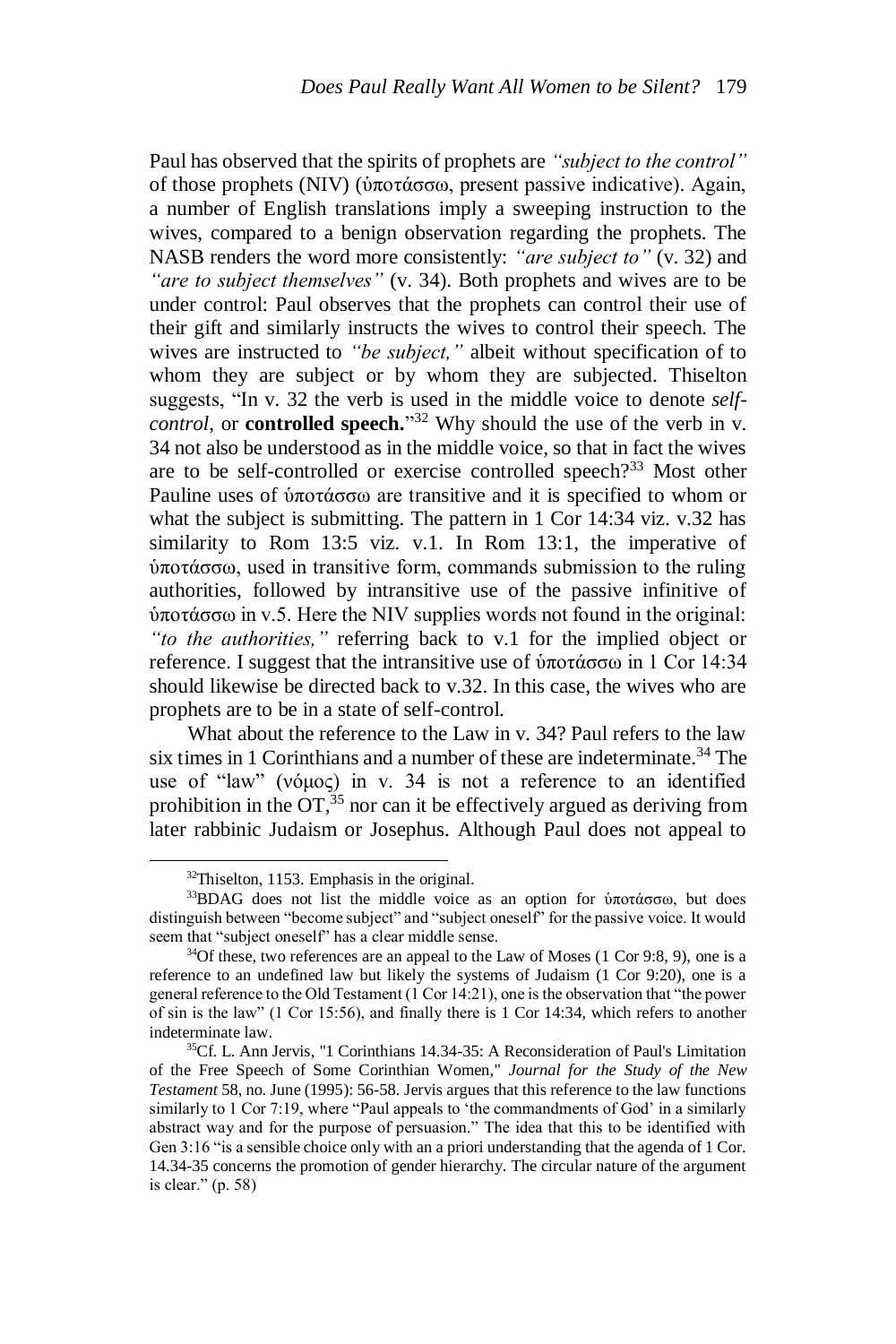law/the Law in his instructions in 1 Corinthians 11, he twice mentions the transmitting of tradition, once as introduction to the instructions on the demeanor of both men and women in worship (v. 2) and once in his preface to the ceremonial observance of communion (v. 23). Soards observes of v. 35, "Perhaps Paul is not referring to the OT at all."<sup>36</sup> Though Paul refers here to "the law," he may be referring to the customs of the times rather than the Pentateuch or even the whole OT, given the difficulty of citing a specific precedent for this instruction.<sup>37</sup> If the submission of women is not to some external force or object but instead a reference to self-control, the law here may be a reference to the rabbinic material about learning in a state of quietness.<sup>38</sup>

I propose, then, that this is not a change of topic nor is it an intrusion.<sup>39</sup> The repetition of terms (σιγάω, λαλέω, μανθάνω, ὑποτάσσω) and parallel construction firmly embed vv. 34-35 as part of this charismatic instruction. The topic is still the proper employing of spiritual gifts in building up the congregation. All of the prophets bear responsibility to judge or weigh a prophecy as it is given (1 Cor 14:29), with no indication that the female prophets were excused from this responsibility. However, when it came to the issue of a wife judging her husband's prophecy, she was to abstain from doing so in the congregation, doing this at home instead. $40$  The disruptive effect of such public action would be offensive in virtually any society.<sup>41</sup> The

<sup>36</sup> Soards, 306.

<sup>37</sup>Cf. Grant R. Osborne, "Hermeneutics and Women in the Church," *Journal of the Evangelical Theological Society* 20, no. 4 (1977): 345. Osborne cites an unpublished D. Min. thesis by A. Stouffer, and presents Stouffer as arguing "that the law should be understood in a general sense to refer to the customs of the time." To this he responds that the articular use (ὁ νόμος) is more likely a reference to the Biblical norm, but that "this does not obviate" Stouffer's thesis.

<sup>38</sup>Among others, *m. 'Abot 1:17*; *3:14*; *5:7*. Cf. also the discussion on silence or quietness while learning in Aída Besançon Spencer, *Beyond the Curse: Women Called to Ministry* (Nashville, TN: T. Nelson, 1985), 74-81.

<sup>&</sup>lt;sup>39</sup>Payne argues that vv. 34-35 are textually separated from vv. 29 and cannot therefore be a part of the same discussion. In fact, Payne argues that vv. 30-33 are not an elaboration on v. 29a because of the statement that "all may prophesy" in v. 31. (cf. Payne, 222). This ignores the parallelism that is clearly a part of vv. 27-28 and 29-30, and in my argument, also of 34-35. Beyond that, the strong statements and commands of orderly worship of vv. 36-40 most decisively must be seen as a part of the whole instruction of 1 Corinthians 14. Consider, for instance, the parallels between vv. 33 and 36, stressing the universality of Paul's instruction.

 $^{40}$ Given Paul's reciprocation statements in 1 Cor 7, it can reasonably be assumed that the reciprocal would also be intended here. In other words, no spouse should judge their mate's prophecy in the congregational setting. This is not explicitly stated, and the reason for this may be that husbands were not in the practice of judging their wife's prophecy, while wives were doing so. We must keep in mind that this is a response to a specific problem in a specific congregation.

<sup>41</sup>Thiselton, 1156-61.